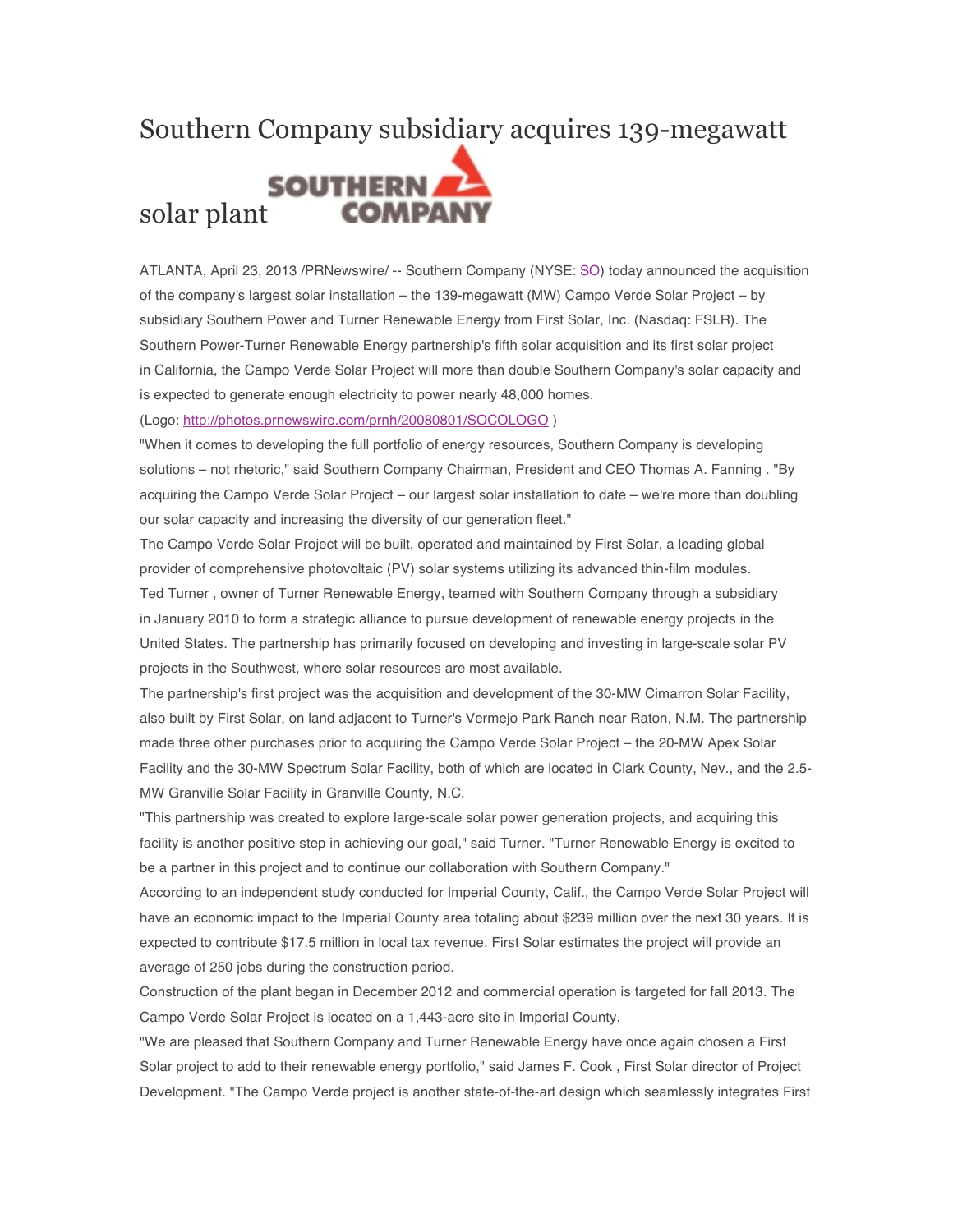Solar's advanced thin-film solar modules with our leading power plant controls and grid-integration technology. By leading the project from development through engineering, construction and operations, we are able to offer the highest performance and greatest reliability."

Electricity generated by the plant will serve a 20-year power purchase agreement with San Diego Gas & Electric Company (SDG&E), a subsidiary of Sempra Energy. Headquartered in San Diego, SDG&E provides energy service to 3.4 million people through 1.4 million electric meters and 850,000 natural gas meters in San Diego and southern Orange counties.

The acquisition fits Southern Power's business strategy of growing the wholesale business in targeted markets through acquiring generating assets and building new units, the output of which is significantly covered by long-term contracts.California's Renewables Portfolio Standard (RPS) is one of the most ambitious renewable energy standards in the country. The RPS program requires investor-owned utilities, publicly owned utilities, electric service providers and community choice aggregators to increase procurement from eligible renewable energy resources to 33 percent of retail sales by the end of 2020. Southern Power, a subsidiary of Southern Company, is among the largest wholesale energy providers in the Southeast, meeting the electricity needs of municipalities, electric cooperatives and investor-owned utilities. Southern Power and its subsidiaries own and operate more than 8,600 MW of generating capacity with facilities in Alabama, Florida, Georgia, Nevada,North Carolina, Texas and New Mexico, and with an additional 30 MW under construction in Nevada.

First Solar is a leading global provider of comprehensive photovoltaic solar systems which use its advanced thin-film modules. The company's integrated power plant solutions deliver an economically attractive alternative to fossil-fuel electricity generation today. From raw material sourcing through end-of-life module recycling, First Solar's renewable energy systems protect and enhance the environment.

Turner Renewable Energy is wholly owned by Ted Turner . Turner Enterprises, Inc., a private company, manages the business interests, land holdings and investments of Ted Turner , including the oversight of 2 million acres in 12 states and in Argentina, and more than 55,000 bison.

With 4.4 million customers and nearly 46,000 megawatts of generating capacity, Atlanta-based Southern Company (NYSE: SO) is the premier energy company serving the Southeast through its subsidiaries. A leading U.S. producer of clean, safe, reliable and affordable electricity, Southern Company owns electric utilities in four states and a growing competitive generation company, as well as fiber optics and wireless communications. Southern Company brands are known for energy innovation, excellent customer service, high reliability and retail electric prices that are below the national average. Southern Company and its subsidiaries are leading the nation's nuclear renaissance through the construction of the first new nuclear units to be built in a generation of Americans and are demonstrating their commitment to energy innovation through the development of a state-of-the-art coal gasification plant. Southern Company has been recognized by the U.S. Department of Defense and G.I. Jobsmagazine as a top military employer and listed by DiversityInc as a top company for Blacks. The company received the 2012 Edison Award from the Edison Electric Institute for its leadership in new nuclear development, was named Electric Light & Power magazine's Utility of the Year for 2012 and is continually ranked among the top utilities in Fortune's annual *World*'*s Most Admired Electric and Gas Utility* rankings. Visit our website at www.southerncompany.com.